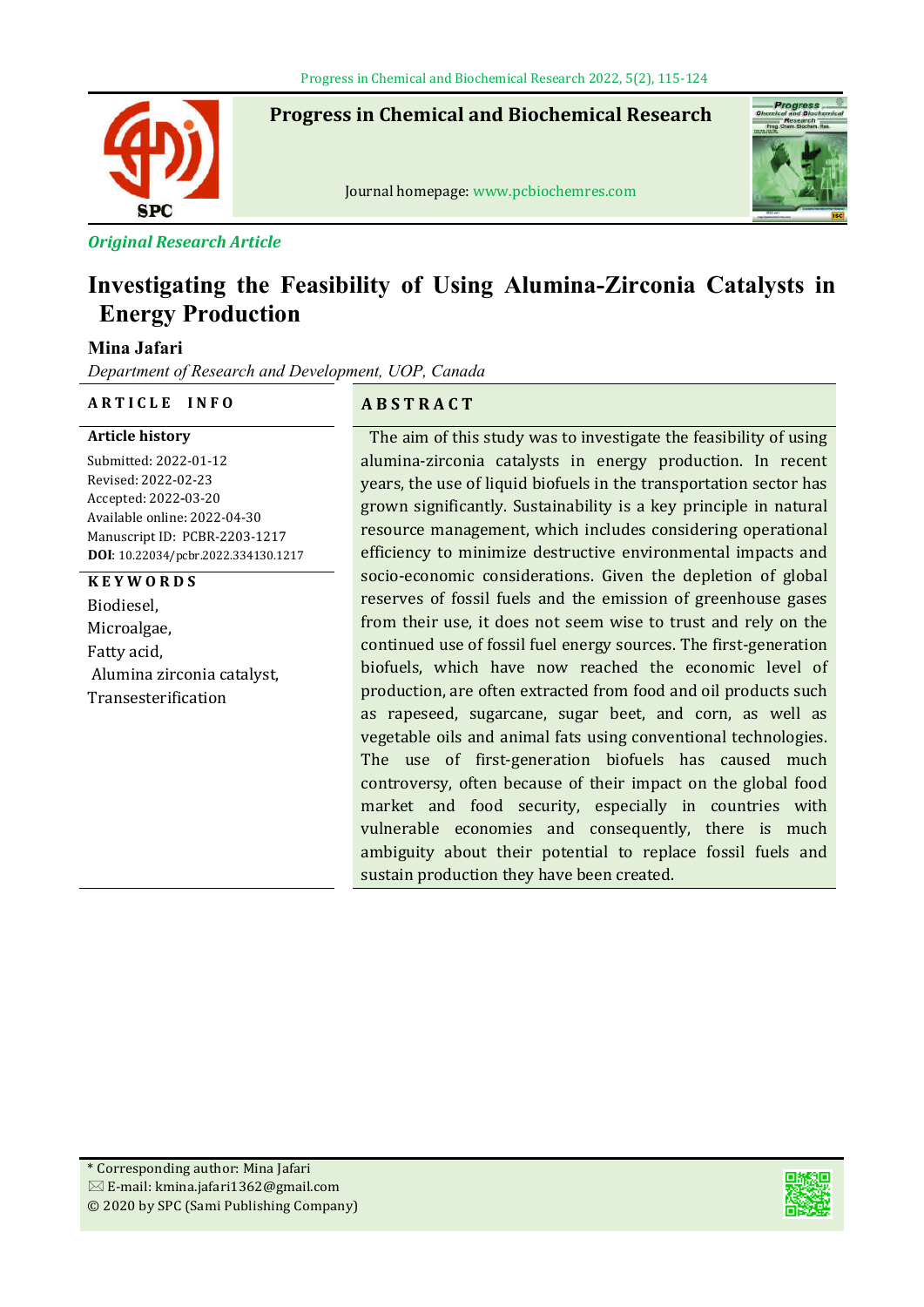

#### **Introduction**

As a result, extensive research is being conducted around the world to develop and produce carbon-free renewable gas, liquid, and solid biofuels as the alternative energy sources [1-3]. Alternative energy sources related to firstgeneration biofuels derived from soil products such as sugarcane, sugar beet, corn, and canola have a special place in the global food market, and their improper cultivation and harvesting will lead to water shortages and deforestation around the world. Second-generation biofuels derived from forest tree residues and lignocellulosic materials of agricultural products and non-food products also have some disadvantages of first-generation biofuels [4-6]. Therefore, considering the current level of knowledge and technology, third generation biofuels, especially microalgae fuels, are a good option to replace fossil fuels. Third generation biofuels do not have the disadvantages of using first- and second-generation fuels [7-9]. Microalgae are photosynthetic microorganisms which require simple substances (light, sugars, carbon dioxide, nitrogen, phosphorus, and potassium) and can produce large amounts of fats, proteins, and carbohydrates in a short period of growth [10-13]. These products can be converted into biofuels as well as valuable byproducts. At the end of 2011, the world's annual energy consumption was estimated at 12274.6 million tons of oil. Fossil fuels provide 87% of the global energy consumption, including 33.1% oil, 30.3% coal, 23.6% natural gas, 4.4% nuclear energy, and 6.5% hydroelectricity. Given the vast technological advances, the existence of highpotential reserves, and the increasing extraction from new reserves such as natural gas, it is assumed that fossil fuels will be available for a considerably low price [14-16]. Unfortunately, the potential threats of global climate change have increased, and most of it is related to the emission of greenhouse gases from burning fossil fuels. Climate change can have far-reaching consequences for nature and mankind [17-19]. As a result, the sustainable use of fossil fuels does not make sense in terms of their limited resources and the negative effects of carbon dioxide emissions. Therefore, the need for increasing the global strategies to ensure energy security and reduce carbon dioxide emissions is necessary and inevitable. The most prominent strategy includes the need to increase energy efficiency, increase the use of clean fossil fuels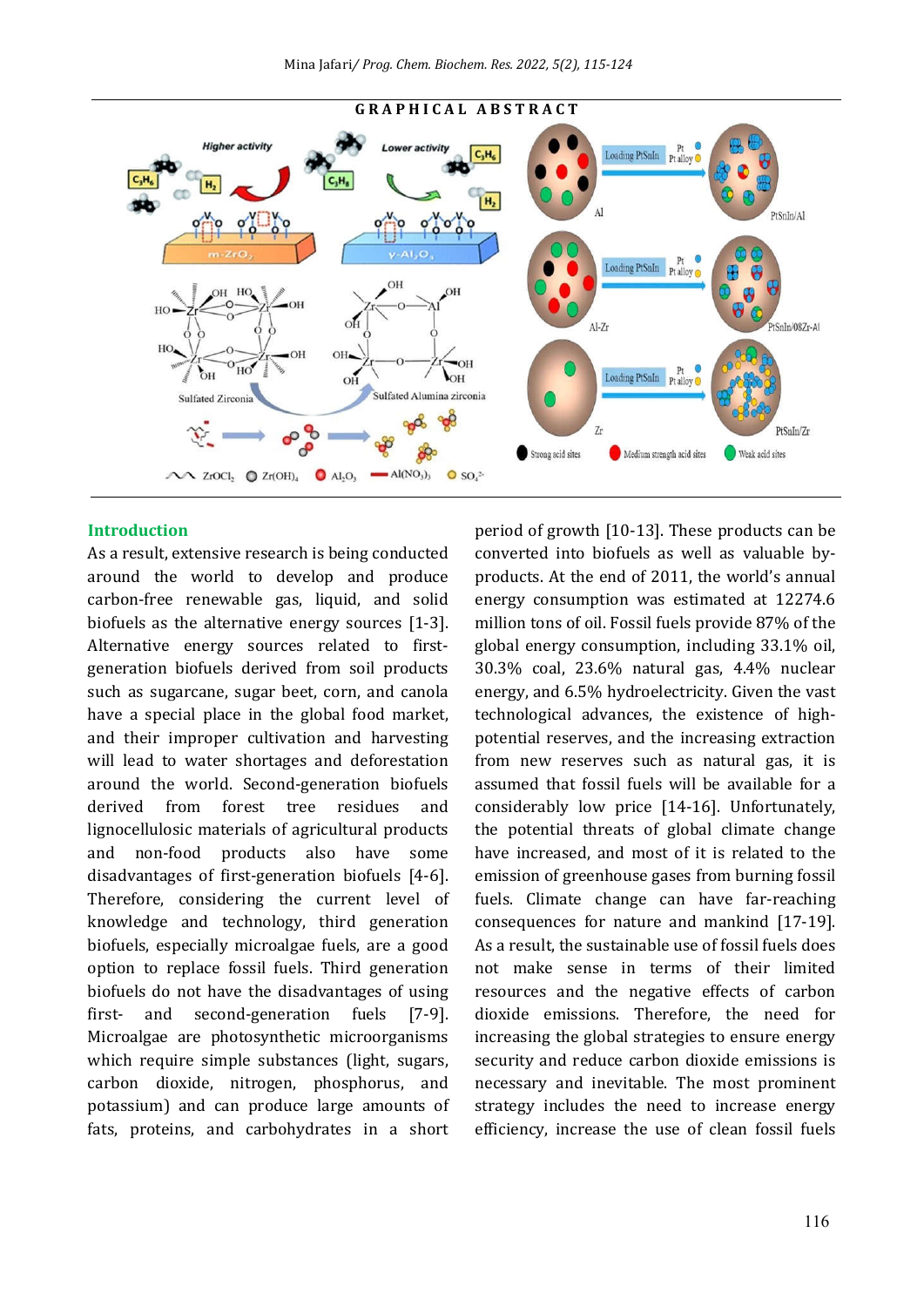and of renewable energy [20]. Oils with high fatty acid levels can be esterified using acid catalysts. No soap is formed in this process; however, the reaction temperature and molar ratio of the substrate are higher than the base process. Acid catalysts are rarely used on an industrial scale. Because they are more corrosive than play catalysts, they reduce reaction speed and reduce efficiency. In any case, when the primary oil contains large amounts of free fatty acids, this fatty acid destroys the activity of the base catalyst. The acid catalyst can be used in combination with the base catalyst. An acid catalyst is utilized in the initial stage to convert free fatty acids to methyl esters. Acid catalysts can also be used in microalgae biomass in biodiesel production processes. For instance, Nagel et al. achieved a yield of 10 mg of FAME per 250 mg of lipid under the following conditions. Hydrochloric acid catalyst is 0.6 N, methanol, 0.1 h, temperature 70°C, and the microalgae Ceratosaurus molar if the test is repeated under the previous conditions, but use sodium hydroxide instead of hydrochloric acid. Only 3.3 mg of FAME is obtained [21-23].

Blarby et al. also proposed a simultaneous transesterification and extraction method for the production of biodiesel from microalgae fatty acids. Fatty acid was extracted from microalgal biomass that was dried under freezing or biomass pulp collected by centrifugation. The moisture content of biomass dough was 82% by weight. This biomass belonged to the diatom of Adactylism trichornatum or the green alga Monodus subtranus and the yield of 8.37 g of FAME was obtained from 10.8 lipids under the following conditions. Flavodactyl Trichornatum biomass paste (500g, 82% by weight moisture, and 12% by lipid), 1 liter of methanol and 50 ml of acetyl chloride [24]. Biodiesel production technology has evolved over the last century through the trans-esterification reaction using homogeneous catalysts; however there are many advantages to use heterogeneous catalysts instead of homogeneous catalysts, which can be categorized as:

**A) Ecological:** Eliminating washing stage and thus, eliminating mass production of wastewater. **B) Economic:** Using cheaper and recyclable catalysts.

**C) Investment:** Simplification of the process and consequently lower investment costs [25].

Although there is currently only one industrial unit which uses heterogeneous catalysts to carry out the trans-esterification reaction, extensive research is being done on biodiesel production and the discovery of suitable solid catalysts. The advantages that researchers are looking for are shorter contact times, less catalyst loading, lower reaction temperatures, and optimal alcohol/oil molar ratios. All of the above lead to increased efficiency and increased purity of the final product of the trans-esterification reaction. Numerous solid catalysts have been investigated to date, including metal oxides, metal complexes, active metals loaded on supports, zeolites, resins, and lipases. For example, the activities of oxides, methoxides, and hydroxides of alkaline earth metals have been identified, but the reaction conditions in this study depend on the reaction temperature and atmospheric pressure. Of the alkaline earth metal oxides, only MgO and CaO are valuable and noteworthy. Because BaO dissolves in methanol, SrO also reacts with water and carbon dioxide. Among Ca-based materials, only its oxide, neither hydroxide nor carbonate, indicated much activity in the trans-esterification reaction of soybean oil with methanol [26].

Saps et al. used the ETS-10 zeolite catalyst for the trans-esterification reaction of soybean oil and achieved eficiencies of more than 90% at 100°C. Kawashima et al. also prepared thirteen different metal oxides containing calcium, barium, magnesium, and lanthanum as catalysts. The activity of these catalysts was investigated for trans-esteriication reaction at 60°C and the molar ratio of methanol to oil was 6:1 and the reaction time was 10 hours. Catalysts containing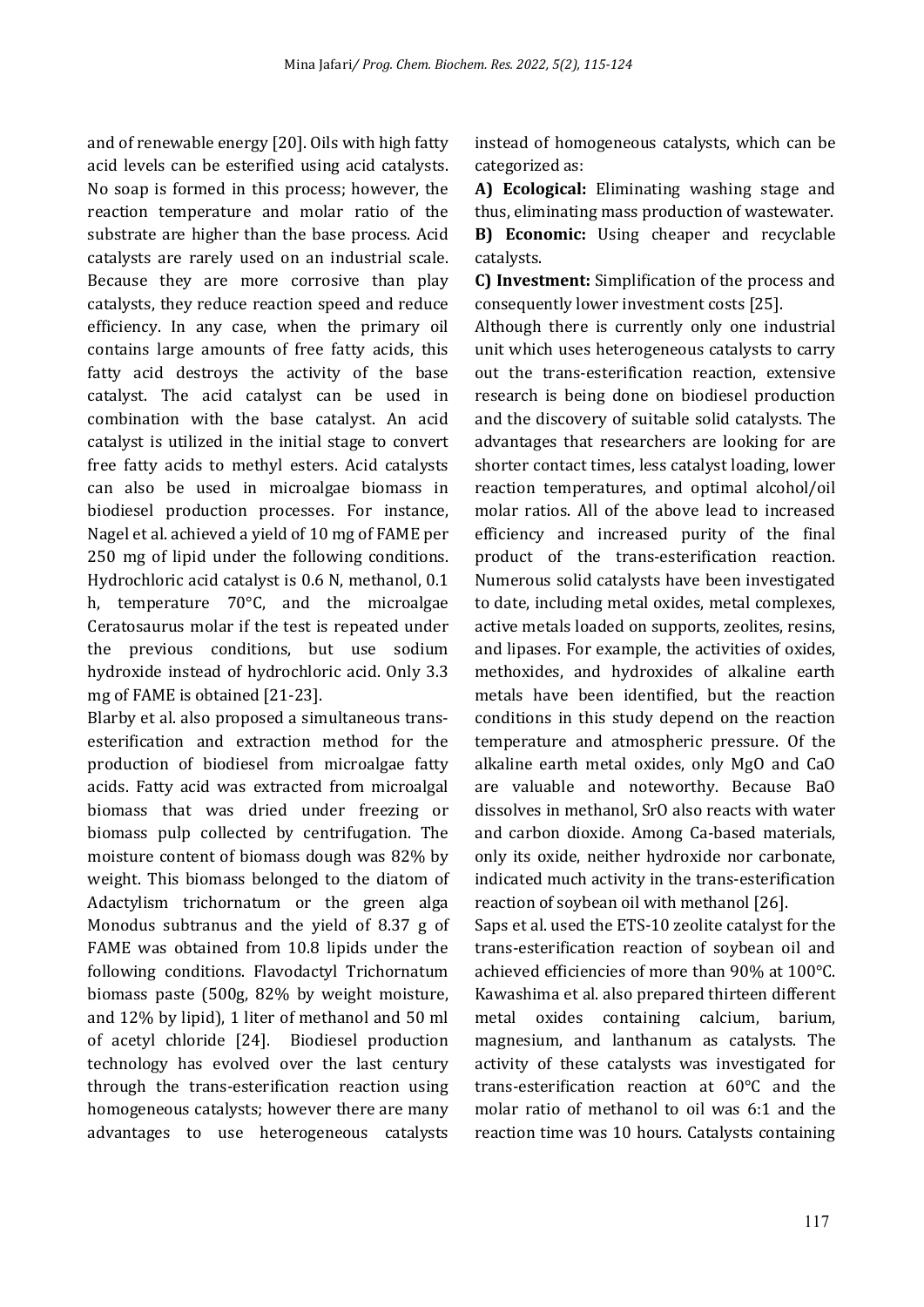CaTiO<sub>3</sub>, CaMnO<sub>3</sub>, Ca<sub>2</sub>Fe<sub>2</sub>O<sub>5</sub>, CaZrO<sub>3</sub>, and CaO-CeO<sub>2</sub> depicted high activity and their methyl ester yield reached more than 90% [27].

#### **Synthesis of alumina catalysts**

The calculations for the synthesis of alumina catalysts are similar to the calculations for the preparation of gamma alumina zirconia catalysts. In order to prepare 5 g of alumina catalyst, 23 g of 6-aqueous aluminum chloride was dissolved in 170 ml of distilled water. The solution was stirred at 90 °C for 2 hours. Distilled water containing 1.12 g of yttrium nitrate was slowly added to the solution (Figure 1). Pour 3 grams of polyvinyl chloride in 10 ml of hot distilled water

and dissolve completely on the heater [28-30]. Then, add about 50 ml (30% by volume) of it to the previous solution. The gelling process begins when the final solution is stirred vigorously at 80 oC for 2 hours and then at room temperature for 24 hours [31-33]. Place the container in the oven at a temperature of 50 cc to form a gel. This process takes about 7 days, after which the lask containing the gel is placed in an oven to dry, and finally placed in an oven with a temperature program similar to the synthesis of the gamma alumina zirconia catalyst synthesis to be calcined [34-36].



Figure 1. Synthesis of alumina catalysts

#### **Catalyst specification analyzes**

After preparing the catalysts, it is necessary to perform tests on them to determine their chemical and physical properties. For this, infrared spectroscopy (FTIR) analysis to determine the structure and measurement of chemical species in the samples, X-ray diffraction spectroscopy analysis to determine the phases

formed in the synthesized catalysts, scanning electron microscope to observe the surface morphology of the catalysts, microscope transmission electrons were used to observe the internal structure, BET analysis was used to determine the specific surface area of the catalyst and the pore size, and BJH analysis was used to show the particle size distribution [37-39].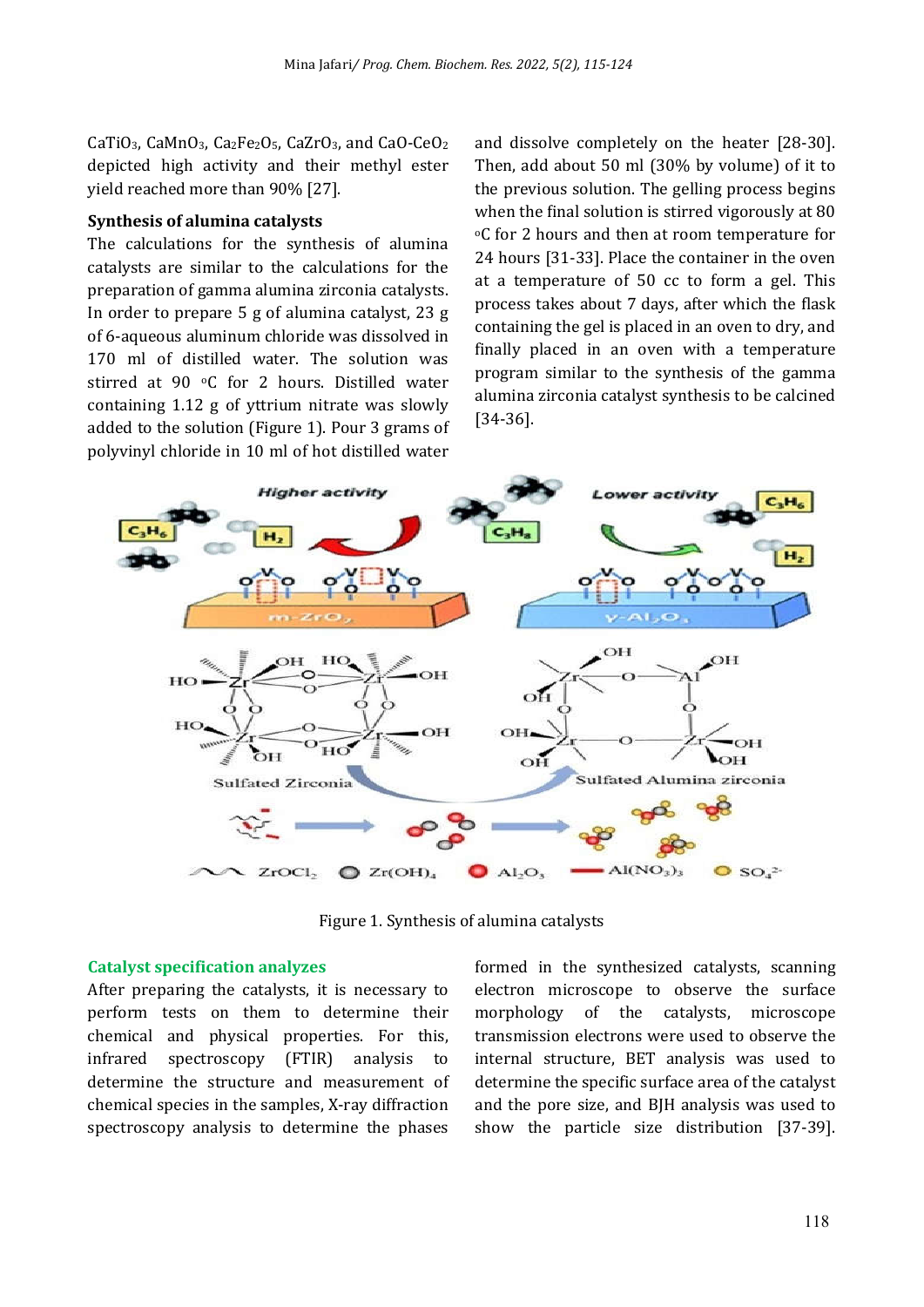Fourier transform infrared (FTIR) spectroscopy analysis of gamma alumina zirconia catalyst FTIR analysis is used to determine the chemical groups and bonds in the structure of synthesized catalysts [40-42].

#### **Alumina catalyst**

The broad absorption peak, located at 3480 cm-1 wavelengths, indicates the tensile vibration of the O–H bond and actually justifies the presence of the water molecule. The vibration appearing in 1635 cm-1 is related to the symmetrical tensile vibration of the H–O–H molecule of the adsorbed water. Al-O and Al-O-Al vibrations are also located at 740 and 630 cm<sup>-1</sup> wavelengths, respectively [43].

#### **Zirconia Catalyst**

The main peaks in the FTIR spectrum of zirconia catalysts are:

- $\checkmark$  The peak related to the tensile vibration of the O–H bond at the wavelength of 3420 cm-1
- $\checkmark$  The peak related to the flexural vibration of the Zr–OH bond at 1627 cm-1 wavelength
- $\checkmark$  Zr-O bond flexural vibration peaks at wavelengths between 600-500 cm-1

#### **Alumina catalyst**

X-ray diffraction spectroscopy was performed on calcined alumina catalyst at 700°C. Alumina was expected to appear in the gamma phase at  $700^{\circ}$ C, and it can be concluded that the synthesized alumina catalyst is amorphous. A possible explanation for this phenomenon could be the presence of yttrium oxide in the composition [44]. The result is similar to that of Alkbero et al. They found that if yttrium oxide was in the alumina composition, the alumina would remain amorphous at 800°C. Therefore, it seems that the presence of yttrium oxide causes the transition temperature to rise.

#### **Zirconia Catalyst**

X-ray diffraction analysis for zirconia catalyst was performed as in the prior two catalysts. In this model, three peaks appear. Comparing their Bragg angles with similar studies with other researchers and diffraction databases, it can be concluded that the synthesized catalyst is of the tetragonal type and the peaks appear at angles θ2 equal to 31, 52, and 60 degrees [45-47].

#### **Catalyst value**

The results show that increasing the amount of catalyst to more than 2% is actually a waste of catalyst and financial resources. It should be noted that so far, no amorphous alumina catalyst has been taken to perform the transesterification reaction. As a result, the return is not comparable to the other data; however the return is very significant [48].

#### **Revitalization of synthesized catalysts**

Rehabilitation and reuse of catalysts is very effective in their practical applications in industry. A good catalyst should be able to be used in reactions for several consecutive hours or several times with high efficiency. Another experiment was performed to demonstrate the capability of synthesized catalysts [49]. After the synthesized catalysts were used in the transesterification reaction, they were completely separated from the reaction medium and dried using precipitation and centrifugation. In the first experiment, in order to investigate the decrease in biodiesel production efficiency, a reaction was performed under optimal conditions in the presence of amorphous alumina catalyst. The results of this experiment indicated that the amount of biodiesel production without using the reduction process is reduced to 43.3% [50-52]. The probable cause of this event is that the catalyst particles are surrounded by oil and as a result its activity is reduced [53]. As a consequence, the need to carry out the catalyst reduction process is quite obvious. In order to regenerate the catalysts, the calcination process of sand was performed a 700 oC for 4 hours and the catalysts were re-entered into the reaction medium (Figure 2).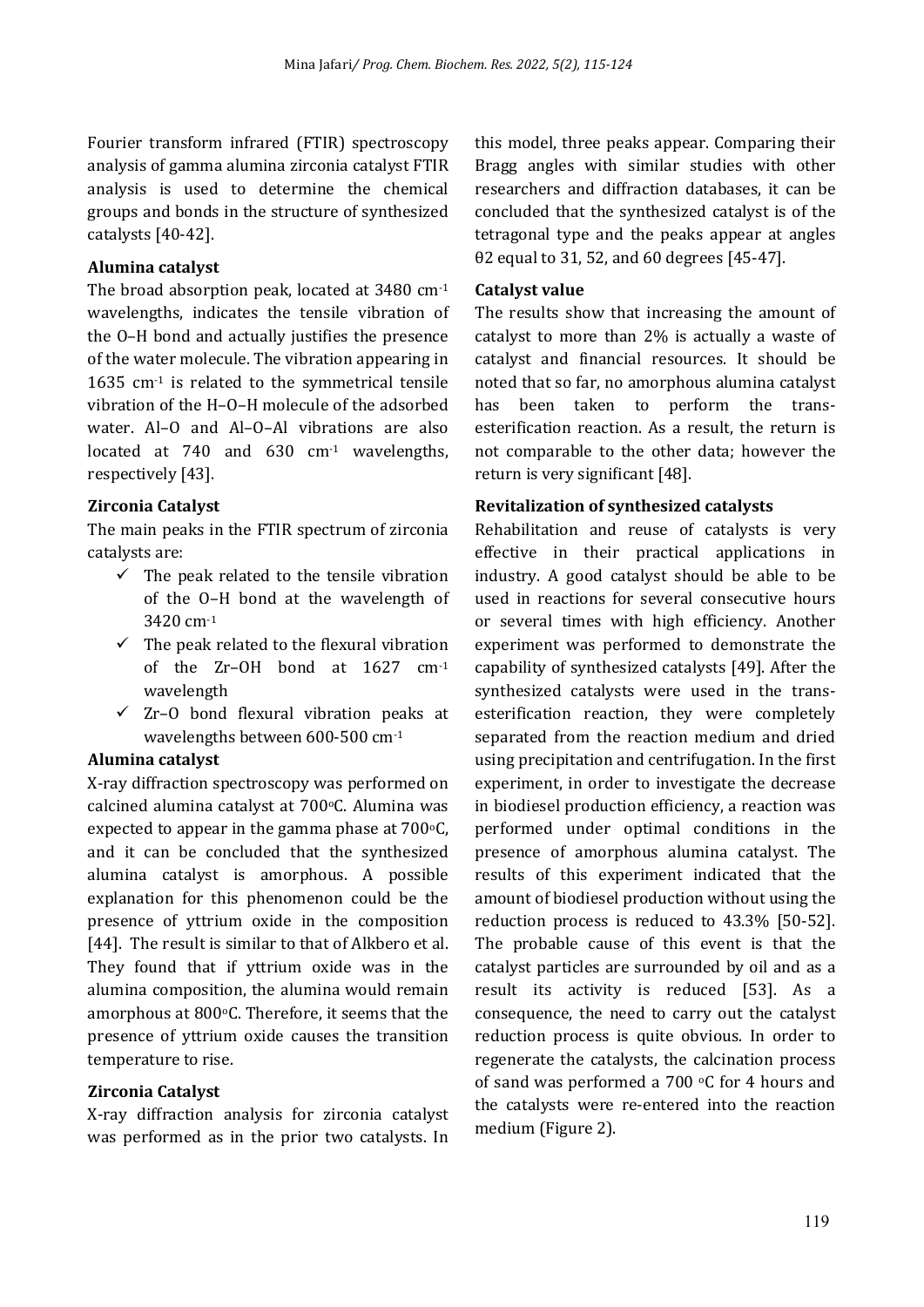

Figure 2. Revitalization of synthesized catalysts

#### **Conclusion and Recommendations**

The concerns about declining oil reserves, rising crude oil prices, rising greenhouse gas emissions and, of course, their environmental impact have made biodiesel one of the fastest growing industries in the world. Biodiesel is made up of fatty acid alkyl esters that are produced from triglycerides, diacyl glycerols, free fatty acids, and phospholipids found in oily plants or animal fats. Compared to conventional diesel, biodiesel has higher oxygen content and lower sulfur and nitrogen levels. Therefore, it produces less carbon monoxide,  $SO_x$ ,  $NO_x$ , benzene, and toluene during combustion. The main problem which limits the development of the biodiesel industry is the provision and price of primary resources. It should be noted that these resources should be provided from non-food items that require less land for cultivation.

#### **References**

- 1. Leung D. Y., Wu X., Leung M., A review on biodiesel production using catalyzed transesteriication, Applied Energy 87 (2010) 1083-1095.
- 2. Ugarte D. D. L. T., The economic impacts of bioenergy crop production on US agriculture, USDA Agricultural Economic Report No. 816, (2003).
- 3. McCarthy J. J., Canziani O. F., Leary N. A., Dokken D. J., White K. S., Climate change 2001: impacts, adaptation, and vulnerability: contribution of Working Group II to the third assessment report of the Intergovernmental Panel on Climate Change, (2001), Cambridge University Press.
- 4. EIA, International carbon dioxide emissions from the consumption of energy, (2011). www.eia.gov/environment/emissions/carbo n.
- 5. Bilanovic D., Andargatchew A., Kroeger T., Shelef G., Freshwater and marine microalgae sequestering of CO2 at different C and N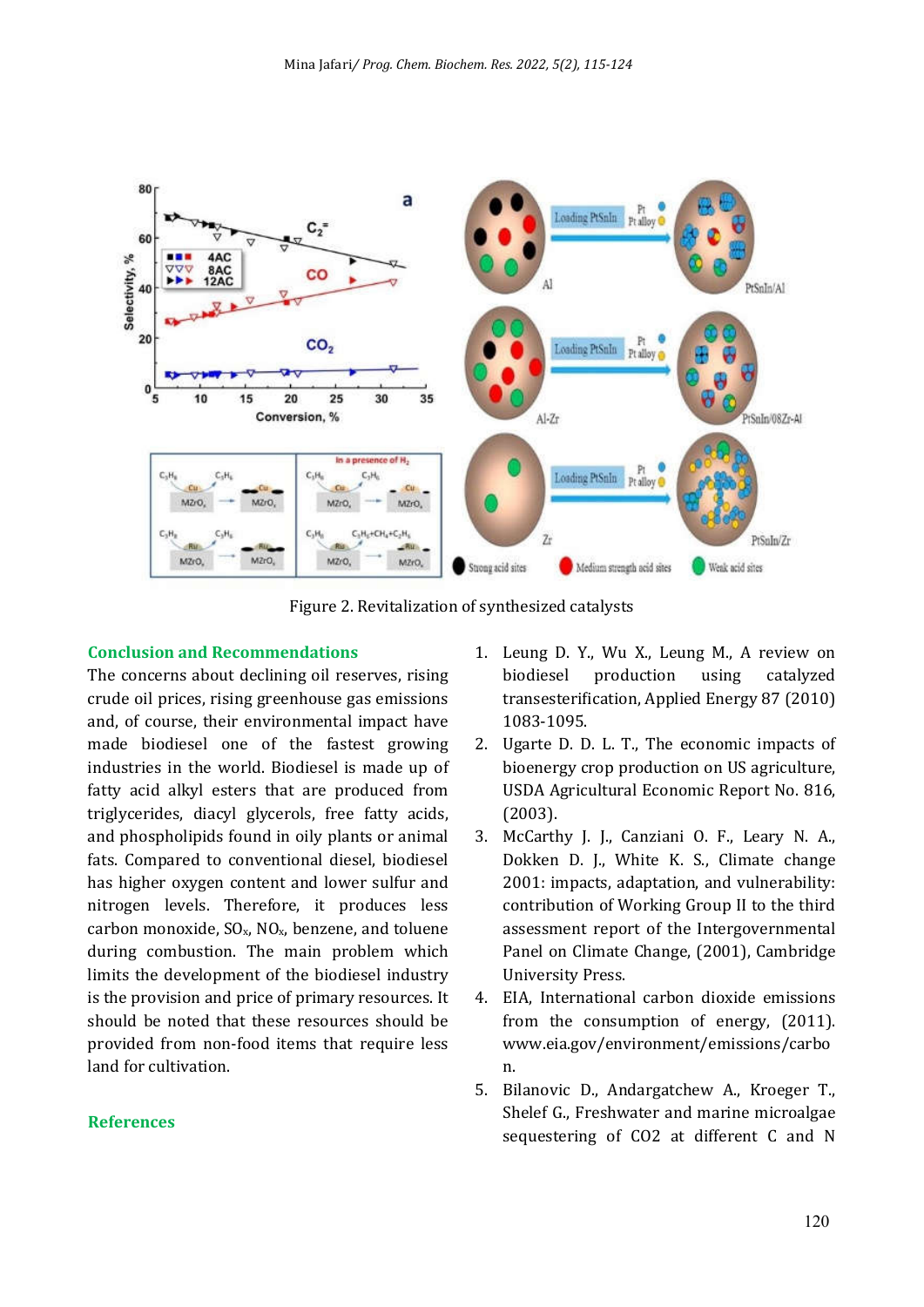concentrations–Response surface methodology analysis, Energy Conversion and Management 50 (2009) 262-267.

- 6. Wang B., Li Y., Wu N., Lan C., CO2 biomitigation using microalgae, Applied Microbiology and Biotechnology 79 (2008) 707-718.
- 7. FAO, The state of food and agriculture 2008, Food and Agriculture Organization of the United Nations, (2008). www.fao.org/docrep/011/i0100e/i0100e00. htm.
- 8. IEA. technology essentials-biofuel production, International Energy Agency, (2007).

https://www.iea.org/publications/.../name,3 720, en.html.

- 9. M Abdollahbeigi, Optimizing the Process of Di-Isobutyl Phthalate Production Using Vapor Permeation, DAV International Journal of Science, 2015, 4 (2), 47-52
- 10. MJ Choobineh, B Nasrollahzadeh, M Abdollahbeigi, Investigation of Contact Resistance Effect on Finned Pipes under Natural and Forced Convection, DAV International Journal of Science (DAVIJS), 2015, 4 (2), 58-76
- 11. M Abdollahbeigi, An Overview of the Paper Recycling Process in Iran, Journal of Chemical Reviews, 2020, 3 (1), 284-302
- 12. R. Jalilian and A. Taheri, Synthesis and application of a novel core-shell-shell magnetic ion imprinted polymer as a selective adsorbent of trace amounts of silver ions. e-Polymers, 18 (2018) 123-134 https://doi.org/10.1515/epoly-2017-0108
- 13. A. Babaei, M. Aminikhah and A. Taheri, A Multi-Walled Carbon Nano-Tube and Nickel Hydroxide Nano-Particle Composite-Modified Glassy Carbon Electrode as a New Sensor for the Sensitive Simultaneous Determination of Ascorbic Acid, Dopamine and Uric Acid. Sensor Letters, 11 (2013) 413-422 https://doi.org/10.1166/sl.2013.2738
- 14. Taheri, R. faramarzi and M. Roushani, Determination of Paraquat in Fruits and Natural Water using Ni(OH)2 NanoparticlesCarbon Nanotubes Composite Modified Carbon Ionic liquid Electrode. Anal. Bioanal. Electrochem., 7 (2015) 666-683.
- 15. A Samimi, Investigation the Impact of Risk Management and Audit Committee on Industrial Companies, Journal of Exploratory Studies in Law and Management, 2020, 7 (3), 132-137
- 16. A Samimi, Risk Management in the Laboratory based on the 17025 Standards, Journal of Exploratory Studies in Law and Management, 2020, 7 (3), 114-119
- 17. Z. Rezayati-zad, S.S.H. Davarani, A. Taheri and Y. Bide, Highly selective determination of amitriptyline using Nafion-AuNPs@branched polyethyleneimine-derived carbon hollow spheres in pharmaceutical drugs and biological fluids. Biosens Bioelectron, 86 (2016) 616-22

https://doi.org/10.1016/j.bios.2016.07.028

- 18. A. babaei and A. Taheri, Direct Electrochemistry and Electrocatalysis of Myoglobin Immobilized on a Novel ChitosanNickel Hydroxide Nanoparticles-Carbon Nanotubes Biocomposite Modified Glassy Carbon Electrode. Anal. Bioanal. Electrochem., 4 (2012) 342 - 356.
- 19. M. Fattahi, E. Ezzatzadeh, R. Jalilian and A. Taheri, Micro solid phase extraction of cadmium and lead on a new ion-imprinted hierarchical mesoporous polymer via dualtemplate method in river water and fish muscles: Optimization by experimental design. J Hazard Mater, 403 (2021) 123716. https://doi.org/10.1016/j.jhazmat.2020.123 7
- 20. F. Abdollahi, A. Taheri and M. Shahmari, Application of selective solid-phase extraction using a new core-shell-shell magnetic ionimprinted polymer for the analysis of ultra-trace mercury in serum of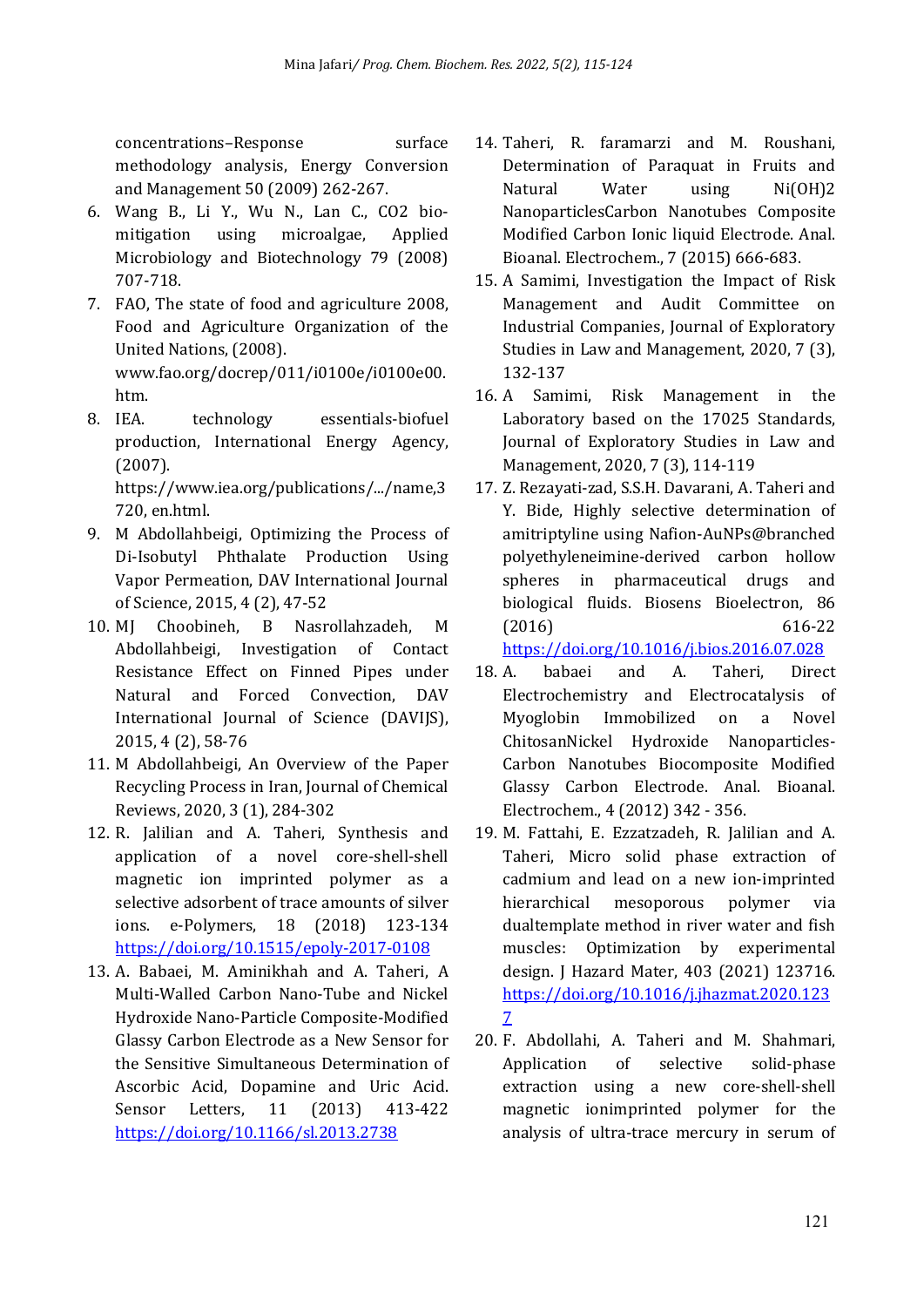gallstone patients. Separation Science and Technology, 55 (2020) 2758-2771 https://doi.org/10.1080/01496395.2019.16 5 1337

- 21. M. Afrasiabi, Z. Rezayati-zad, s. Kianipour, A. babaei and A. Taheri, A Sensor for Determination of Tramadol in Pharmaceutical Preparations and Biological Fluids Based on Multi-Walled Carbon Nanotubes-Modified Glassy Carbon Electrode. J.Chem.Soc.pak., 35 (2013) 1106- 1112.
- 22. R. Jalilian, E. Ezzatzadeh and A. Taheri, A novel self-assembled gold nanoparticles molecularly imprinted modified carbon ionic liquid electrode with high sensitivity and selectivity for the rapid determination of bisphenol A leached from plastic containers. Journal of Environmental Chemical Engineering, 9 (2021) 105513. https://doi.org/10.1016/j.jece.2021.105513
- 23. A. babaei, A. Taheri, S. Mirzakhani and m. Afrasiabi, A Sensitive Determination of Acetaminophen in Pharmaceutical Preparations and Biological Samples using Multi-Walled Carbon Nanotube Modified Glassy Carbon Electrode. J. Braz. Chem. Soc., 22 (2011) 344-351.
- 24. M Abdollahbeigi, Non-Climatic Factors Causing Climate Change, Journal of Chemical Reviews, 2020, 2(4), 303-319
- 25. M Abdollahbeigi, MJ Choobineh, B Nasrollahzadeh, Nano Catalyst, Operation Mechanism and Their Application in Industry Australian Journal of International Social Research, 2015, 1(5), 1-6
- 26. B Nasrollahzadeh, MJ Choobineh, M Abdollahbeigi, Investigation of Hydrate Formation Kinetics and Mechanism of Inhibitors Effect, DAV International Journal of Science, 2015, 4 (4), 49-56
- 27. M Abdollahbeigi, MJ Choobineh, B Nasrollahzadeh, Investigation of Molecular

Structure in Gas Hydrate, Science Road Journal, 2015 3 (12), 74-79

- 28. M Abdollahbeigi, M Asgari, Investigation of Nitrogen Removal in Municipal Wastewater Treatment Plants, Journal of Chemical Reviews, 2020, 2 (4), 257-272
- 29. MJ Choobineh, M Abdollahbeigi, B Nasrollahzadeh, The formation of gas hydrates and the effect of inhibitors on thier formation process, Journal of Fundamental and Applied Sciences, 2016, 8 (2S), 1150- 1159
- 30. M Abdollahbeigi, MJ Choobineh, B Nasrollahzadeh, Study the Damaging Effects of Air Pollution on Earth, Science Road Journal, 2016, 4 (03), 29-37
- 31. M Abdollahbeigi, MJ Choobineh, B Nasrollahzadeh, Study the Effective Factors for Chilling the Cooling Towers, Science Road Journal, 2016, 4 (02), 32-38
- 32. M Abdollahbeigi, MJ Choobineh, B Nasrollahzadeh, Study the Application of Supercritical Solvent in Industries, Science Road Journal, 2016, 4 (01), 15-20
- 33. A Samimi, A Bozorgian, M Samimi, An Analysis of Risk Management in Financial Markets and Its Effects, Journal of Engineering in Industrial Research, 2022, 3 (1), 1-7
- 34. A Samimi, S Zarinabadi, AH Shahbazi Kootenaei, A Azimi, M Mirzaei, Corrosion in Polyethylene Coatings Case Study: Cooling Water Pipelines, Chemical Methodologies, 2020, 4 (4), 378-399
- 35. A Samimi, S Zarinabadi, AHS Kootenaei, A Azimi, M Mirzaei, Use of data mining in the corrosion classification of pipelines in catalytic reforming units (CRU), Eurasian Chemical Communications (ECC), 2019, 2 (1), 571-581
- 36. C.A. Ukwubile, E.O. Ikpefan, M.S. Bingari and L. Tam, Acute and subchronic toxicity profiles of Melastomastrum capitatum (Vahl) Fern. (Melastomataceae) root aqueous extract in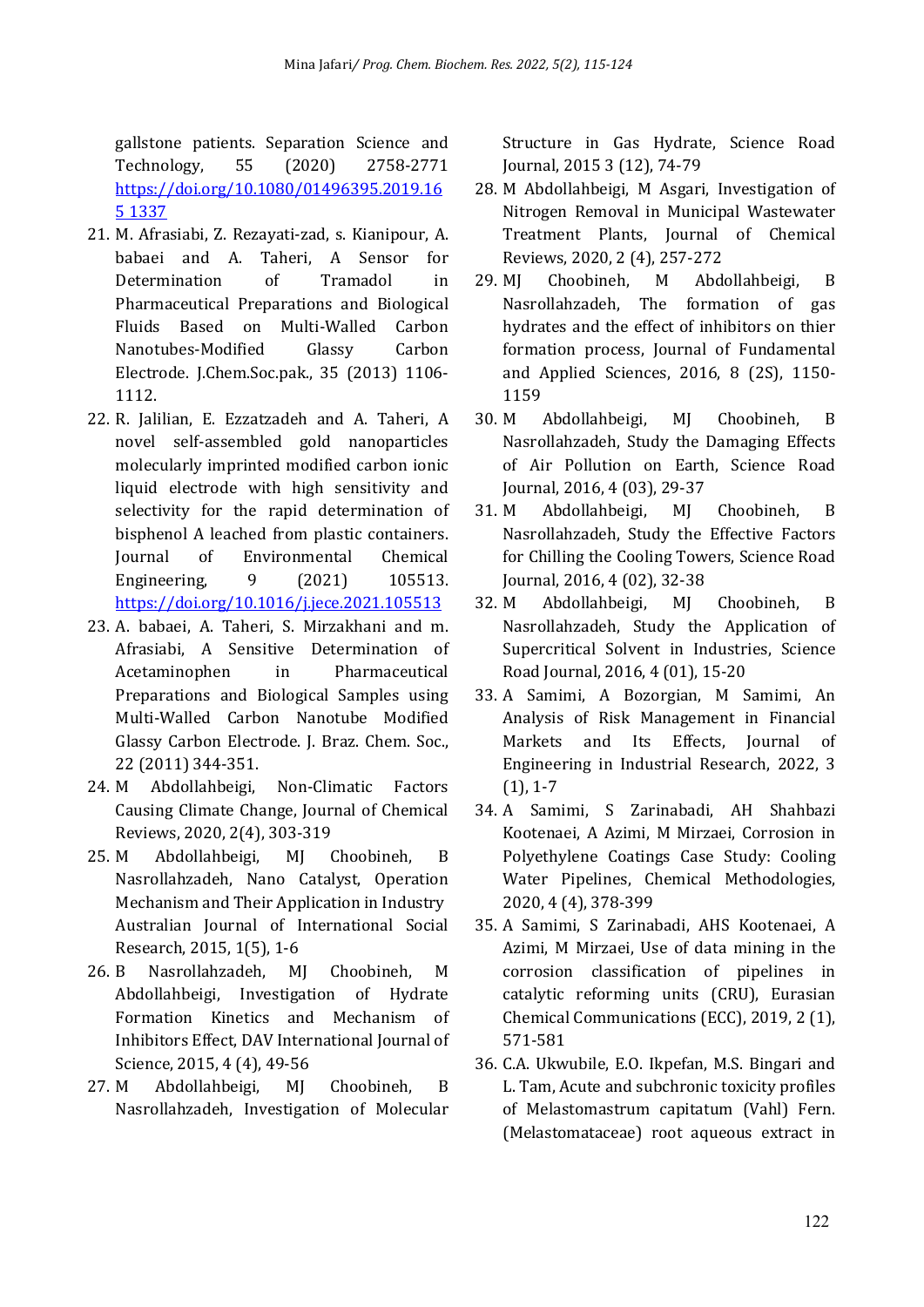Swiss albino mice. Progress in Chemical and Biochemical Research, 2 (2019) 74-83 DOI: https://doi.org/10.33945/SAMI/pcbr.2019.9 2 077.

- 37. O.E. Thomas, O.A. Adegoke, A.F. Kazeem and I.C. Ezeuchenne, Preferential Solvation of Mordant Black and Solochrome Dark Blue in Mixed Solvent Systems. Progress in Chemical and Biochemical Research, 2 (2019) 40-52.
- 38. H. Thacker, V. Ram and P.N. Dave, Plant mediated synthesis of Iron nanoparticles and their Applications: A Review. Progress in Chemical and Biochemical Research, 2 (2019) 84-91

https://doi.org/10.33945/SAMI/PCBR.1832 3 9.1033

39. O. Solomon, W. Rabiu Saidu Umar, H. Sanusi Wara, A. Sadiq Yakubu, M. Michael Azubuike, M. Asugu Mary and H. Louis, Antiulcerogenic Activity of methanol extract and solvent fractions of Stem Bark of Lannea acida (A. Rich) Against Ethanol-Induced Gastric Mucosal Injury in Albino Rats. Progress in Chemical and Biochemical Research, 1 (2018) 29-39.

https://doi.org/10.33945/SAMI/PCBR.2018. 1. 2939

- 40. A Samimi, New Method of Corrosion in Isomerization Units, Advanced Journal of Chemistry-Section A, 2021, 4 (3), 206-218
- 41. S.M. Motevalli and F. Mirzajani, Biotic / Abiotic Stress Influences on Human Epidermal Keratinocyte Cells. Progress in Chemical and Biochemical Research, 2 (2019) 53-58.
- 42. S. Mohammadi, A. Taheri and Z. RezayatiZad, Ultrasensitive and selective nonenzymatic glucose detection based on pt electrode modified by carbon nanotubes@ graphene oxide/ nickel hydroxide-Nafion hybrid composite in alkaline media. Progress in Chemical and Biochemical Research, 1 (2018) 1-10.

https://doi.org/10.33945/SAMI/PCBR.2018. 1. 110

- 43. A Samimi, The Need for Risk Assessment in Occupational Health, Journal of Engineering in Industrial Research, 2021, 2 (2), 71-76
- 44. M.E. Khan, A.S. Adeiza, T.A. Tor-Anyiin and A. Alexander, Isolation and characterization of spinasterol from crossopterxy febrifuga stem bark. Progress in Chemical and Biochemical Research, 2 (2019) 68-73.
- 45. A.U. Itodo, O.M. Itodo, E. Iornumbe and M.O. Fayomi, Sorptive chelation of metals by inorganic functionalized organic WOx–EDA nanowires: adsorbent characterization and isotherm studies. Progress in Chemical and Biochemical Research, 1 (2019) 50-59 https://doi.org/10.33945/SAMI/PCBR.2018. 1. 5059
- 46. A Samimi, S Zarinabadi, AH Shahbazi Kootenai, A Azimi, M Mirzaei, Optimization of the naphtha hydro treating unit (NHT) in order to increase feed in the refinery, Eurasian Chemical Communications, 2020, 2 (1), 150-161
- 47. E. Khan Muluh, A. Odokpe Ugbede and T.A. Tor-Anyin, Screening of Cassia Sieberiana (Fabaceae) Leaf Extract for In-Vitro Anti Microbial and Anti-Ulcer Activities. Progress in Chemical and Biochemical Research, 2 (2019) 143-149. https://doi.org/10.33945/SAMI/PCBR.2019. 2. 7
- 48. A. Hayat, T.M. Jahangir, M. Yar Khuhawar, M. Alamgir, R. Ali, A. Ali and S.G. Musharraf, Determination of Important Phenolic Compounds in Pakistani Brown Rice Varieties in Controlled, Germinated and Fermented Conditions by High Performance Liquid Chromatography. Progress in Chemical and Biochemical Research, 2 (2019) 134-142.

https://doi.org/10.33945/SAMI/PCBR.2019. 2. 3.6